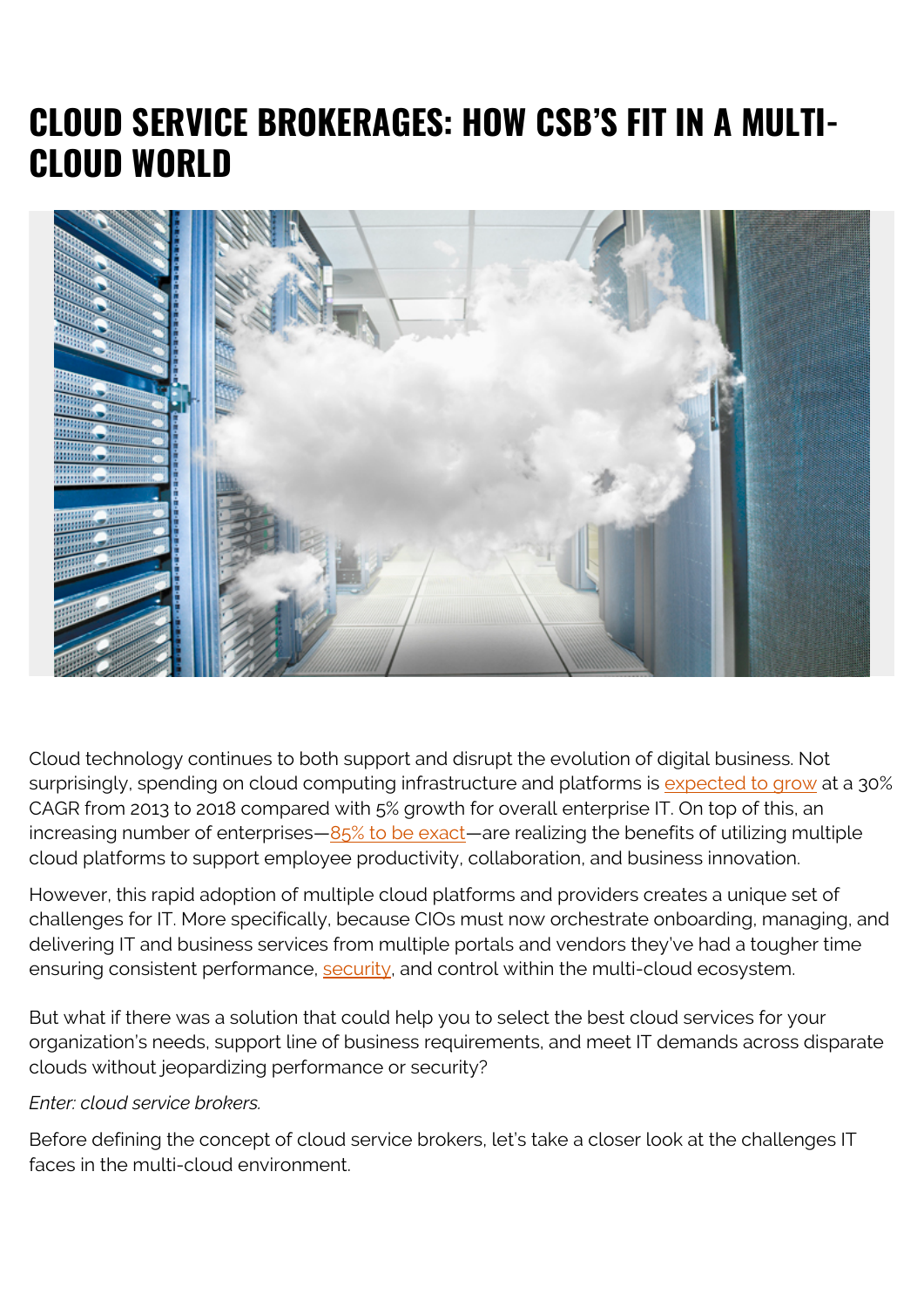# **Navigating Multiple Clouds Presents Unique Challenges**

- 1. Today's business users and application developers now demand immediate availability and unlimited scalability for cloud-based services.
- 2. The direct procurement of cloud services by business units leads to ["shadow IT](https://blogs.bmc.com/blogs/what-is-shadow-it-shadow-it-explained/)" because employees effectively "go around" existing corporate policies and security procedures. This usually occurs because IT is not closely aligned with the operational demands of specific lines of business.
- 3. The expanded use of multi-cloud platforms increases the security risk of the organization. Protecting company data as it moves from on-prem to multiple private and public clouds and back becomes critical but challenging.
- 4. IT must manage a shifting array of public and private cloud platforms—all with different capabilities, processes, costs, and performance levels. This not only becomes time-consuming but costs can spiral out of control if not carefully managed.

Cloud brokers have emerged as master orchestrators who can manage the complexity of multiple cloud ecosystems and transform businesses into digital enterprises.

## **Definition of Cloud Services Brokerage**

[Gartner defines](http://www.gartner.com/it-glossary/cloud-services-brokerage-csb/) cloud services brokerage or CSB as an, "IT role and business model in which a company or other entity adds value to one or more (public or private) cloud services on behalf of one or more consumers of that service via three primary roles including aggregation, integration, and customization brokerage." In this way, a cloud broker acts as the middle layer or intermediary between the purchaser of a cloud computing service and the sellers of said service.

Though still considered to be an emerging technology trend, the global Cloud Service Brokerage market is **forecast to grow** at a CAGR of 29.6% from \$5.24 billion in 2015 to \$19.16 billion by 2020.

# **Types of Cloud Brokers**

There are three types of cloud brokers:

**Cloud Aggregator**. An aggregator is a broker that packages and integrates multiple service catalogs into a single user interface. The client then selects as many or as few services that fit their specific business needs but will only pay a single bill to the broker. The cloud aggregator model is generally seen as a more cost-effective and efficient approach for the client as compared to purchasing each service individually.

As part of their function as resellers, aggregators play a critical role in managing cloud provider relationships and services. The broker may also offer additional services on top of the cloud including security and governance (more on this soon). Overall, one of the main goals of the aggregator is to curate an actual catalog of services—providing a single pane of glass to all business and IT services—empowering agility and portability while saving time and money.

**Cloud Integrators**. Integrators add value by automating workflows across hybrid environments through a single orchestration to improve performance and reduce business risk. Once migration is complete, the integrator can continue to provide support to the organization on an ongoing basis as needed.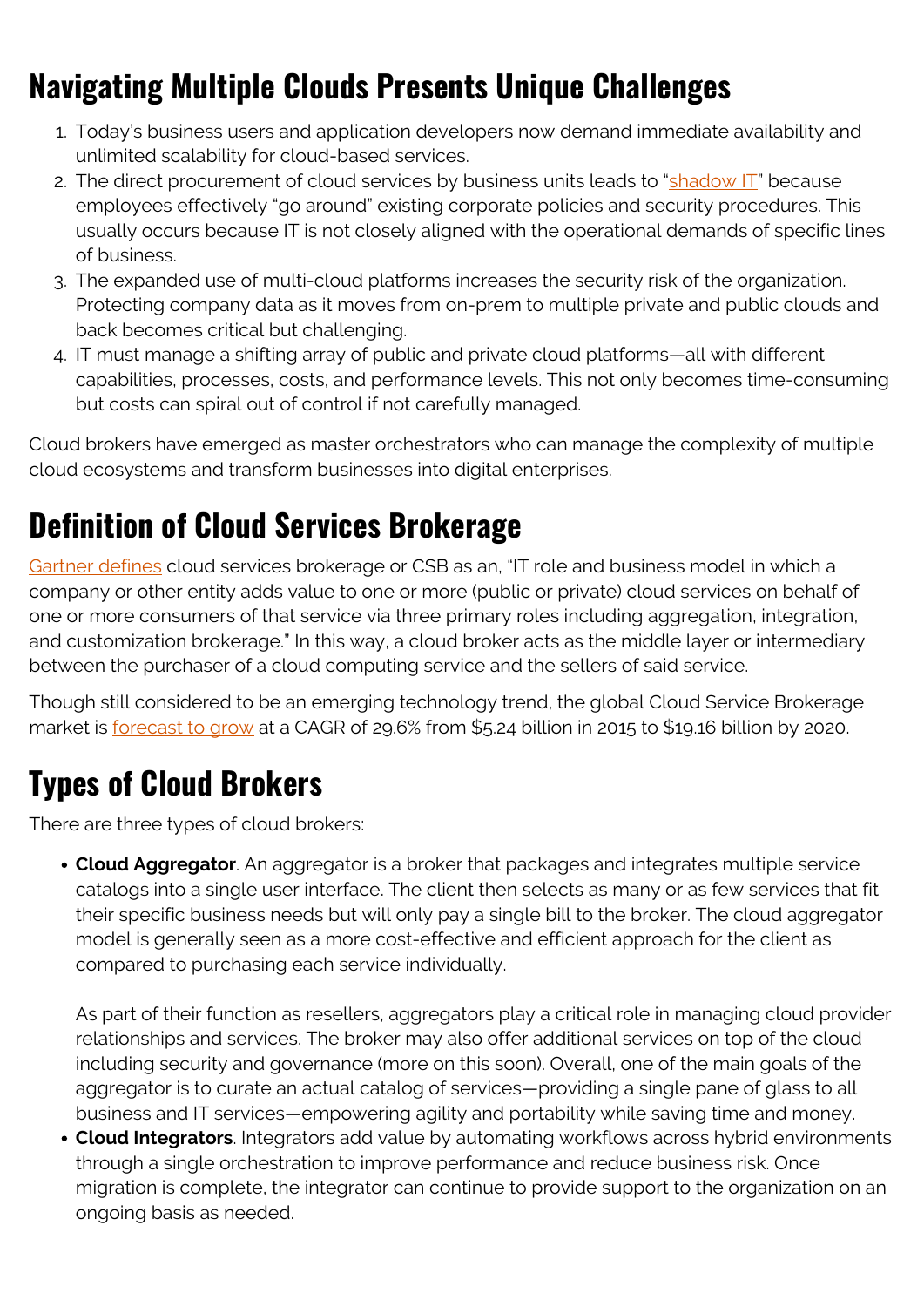**Cloud Customizers**. As the name suggests, customization involves modifying existing cloud services to meet business needs. In some cases, the broker may even develop additional features to run in the cloud as required by the organization. This function is critical to building a fully configured cloud with improved visibility, compliance, and integration of key IT processes.

# **Benefits of Cloud Service Brokers**

Cloud service brokers provide solutions that turn IT into a growth accelerator for end customers. Additional benefits of cloud services brokerage include:

## **Providing Expertise**

CSBs serve to reduce the barriers to adopting, managing, and customizing services in the cloud because they fill in gaps in knowledge and skills. Of note, brokers are often hired to evaluate services from different vendors and provide the customer with information about how to use cloud services to power digital innovation. Once the research is complete, the broker presents the customer with a list of recommended vendors along with a comparison of service features, cost breakdowns, SLAs, and other criteria. In this way, the broker's tool kit and expertise fosters objective, accurate, and informed decision making.

#### **Negotiating on Behalf of the Customer**

Cloud brokers may sometimes be given the rights to negotiate contracts with cloud service providers on behalf of the client. In such cases, the broker is given the authority to contract services across several vendors which can be an excellent strategy to keep costs low. In addition, CSBs typically have pre-existing relationships with a number of vendors, and in some cases even have predetermined contracts, which helps to speed up the vendor acquisition process. This benefit is usually most common in the case of cloud aggregators.

### **Simplifying Operations**

CSBs can help eliminate redundancies, optimize resource utilization, allow the IT organization to gain control of cloud consumption costs. Furthermore, having a real-time unified view of on-premise and public cloud resources also helps the organization to cut down on errors relating to managing multiple cloud platforms across the organization.

## **Reining in "Shadow IT"**

Advisory firm CEB [recently estimated](https://www.forbes.com/sites/tomgroenfeldt/2013/12/02/40-percent-of-it-spending-is-outside-cio-control/) that 40% of all IT spending at a company occurs without the knowledge or approval of the IT department. However, since cloud service brokers provide a unified cloud strategy, they can help to align lines of business with IT capabilities and improve the responsiveness of IT to the operational demands of the organization. IT can then transition from providing reactive support to delivering proactive solutions.

#### **Reducing Risk**

CSBs reduce the risk of migrating security services to the cloud by vetting vendors to ensure they meet robust security standards. This is especially critical in highly regulated industries such as